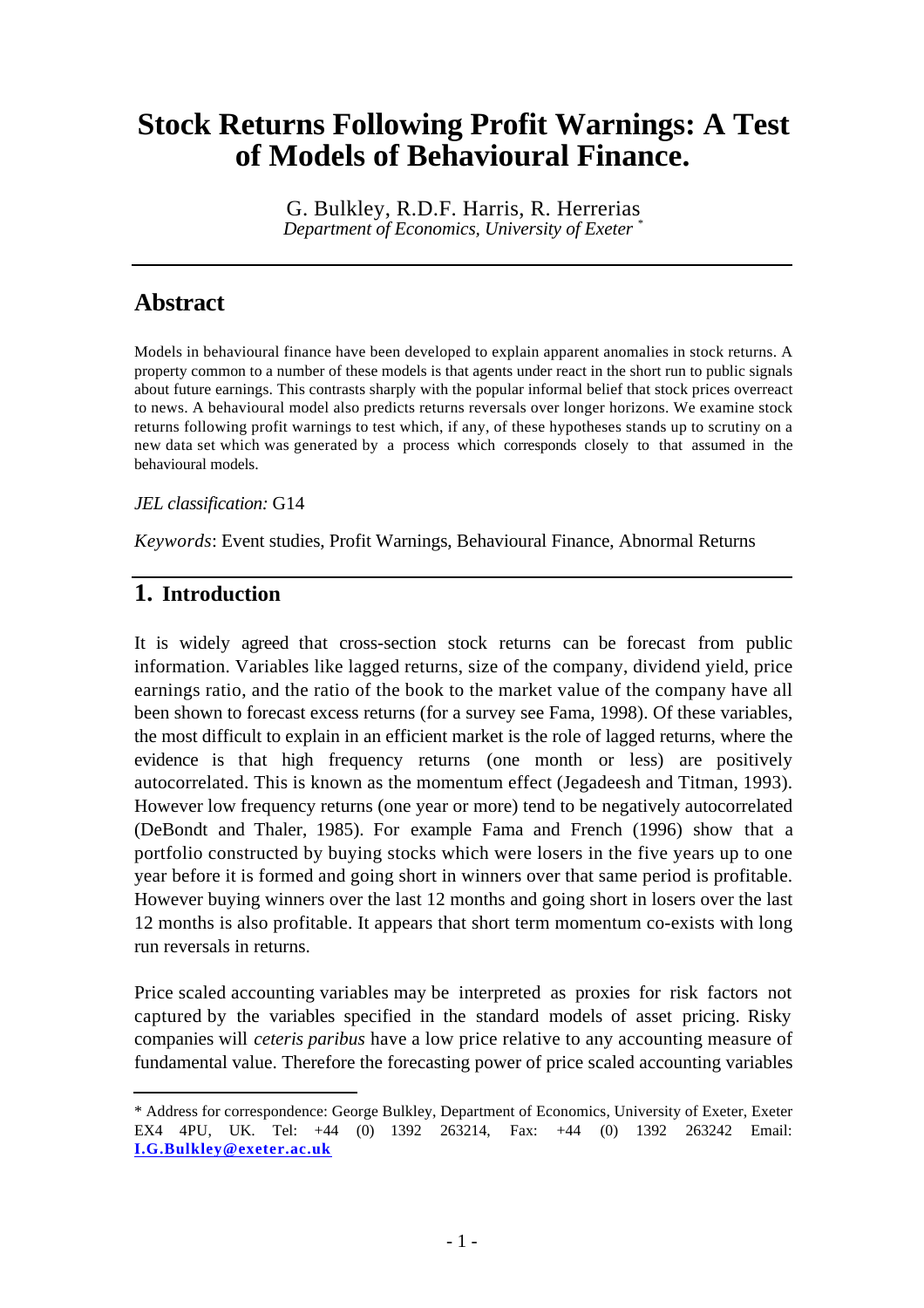may be not a profit opportunity but rather reflect risk which has not been captured by the standard adjustments used to calculate excess returns, such as the CAPM (Berk, 1996). However, as Fama (1998) acknowledges, it is hard to find a risk proxy interpretation for the patterns of serial correlation found in the returns data.

It is therefore a particularly important and interesting challenge for behavioural finance to develop a theoretical explanation for both short term momentum and long run return reversals. Theoretical work in this relatively new area involves building models which are alternatives to the fully rational efficient markets model. The general approach is to construct quasi rational models which are grounded on sound psychological evidence on how individuals actually behave.

Daniel et al. (1998) employ one of the most enduring results from the psychological literature, which is that individuals overestimate their own ability in a wide variety of situations. This assumption is used in an otherwise rational framework to model learning and to derive implications for stock returns following the arrival of new information. Agents are assumed to use a Bayesian learning model but to give too little weight to public signals, and too much to their prior beliefs and/or private signals. This implies an initial under reaction to public signals. When the realisation of the random variable is finally observed, there will then be a "surprise", and hence excess returns that are of the same sign as the initial reaction. In this way, momentum will appear in returns data sets which span a public announcement.

Barberis et al. (1998) build on evidence of two judgement biases from cognitive psychology: a) Individuals give too much weight to recent patterns in the data and too little to the underlying population from which the data is drawn; b) individuals are slow to update their models in response to new information. Barberis et al. (1998) capture these two biases in a model where it is assumed that earnings follow a random walk with zero drift, but investors wrongly believe there are two regimes. One regime is mean reverting and the other is a time trend. In order to see how this may explain the data, suppose agents initially believe they are in the mean reverting regime. Stock prices will initially under react to new information, since agents believe earnings to be mean reverting. However since they are actually a random walk agents will in time receive a sequence of earnings announcements which all have the same sign of deviation from the expectation of the mean reverting model. They then switch beliefs to the trended earnings model and extrapolate the trend they believe they have identified. This produces returns of the same sign as the initial under reaction, resulting in the observed momentum. Eventually the error of believing in the trended model is exposed and there is then a reversal of long term returns.

The objective of this paper is to test these models by tracing returns following a profit warning. Both models imply negative returns in the months following a profit warning. This is a context which conforms closely to the assumptions of the overconfidence model of Daniel et al. (1998). Profit warnings are a public signal about an earnings realisation which will follow, usually within six months. It is therefore over this horizon that this model implies momentum should be detected.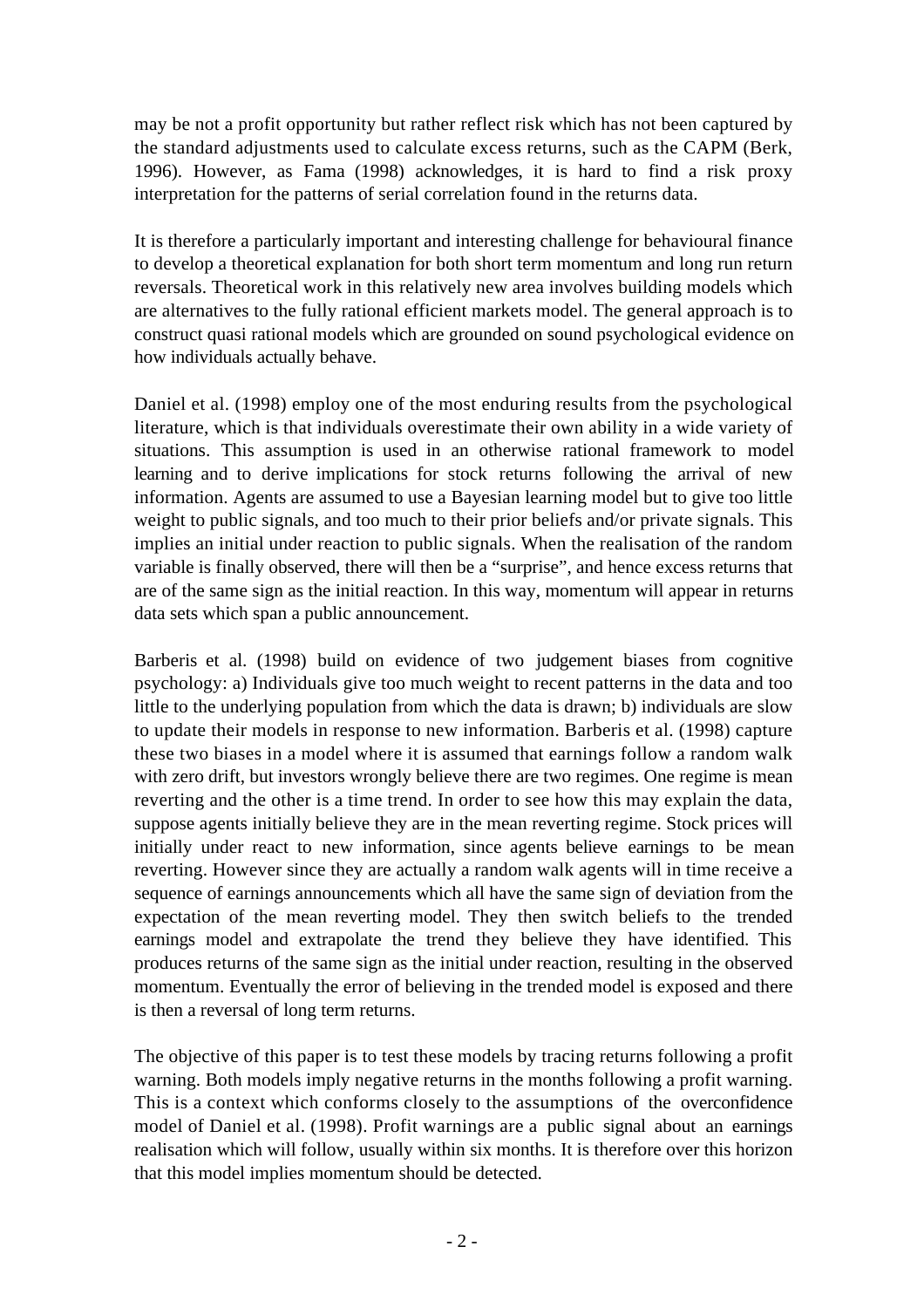The model of Barberis et al. (1998) also implies agents will initially under react to the warning, because in their model agents cling to the mean reverting beliefs. However as more bad news accumulates over the following months they switch to the (negative) time trend model for earnings, resulting in negative returns and hence momentum. However eventually they realise they were mistaken to extrapolate the downward trend and prices rebound strongly. In this way Barberis et al. (1998) has the further implication that earnings in the year after the bad news year, when the warning was issued, will on average be a positive surprise for agents who had extrapolated from the bad news year using a declining time trend. We should then expect positive returns as agents realise they were wrong to extrapolate a downward earnings trend.

It is surprising that returns following profit warnings have not been examined already in the literature, given the intensive study of returns following an earnings announcement on both US and UK data. Even apart from the fact that they conform closely to the over confidence model, profit warnings merit study simply on the grounds of the size of returns response they engender. They result in a much larger one day price response, on average minus 16%, than earnings announcements, where 80% of earnings announcements result in an absolute returns response of less than 5% on the day (Kandel and Pearson, 1995). One of the problems in measuring excess returns is that there is no universally agreed model of asset pricing. Given the volatility of stock returns it is very useful to have a strong signal, so that results may be robust with respect to the method used to calculate excess returns.

It is interesting to observe that formal models, based on evidence from psychology, give rise to the exactly opposite prediction to the informal view that markets over react to news in the short run. This latter view seemed to many observers to be a natural way to explain the evidence of excess volatility in financial markets, but it was not supported by formal reasoning. The informal overreaction story and the quasi rational learning models have diametrically opposed predictions about the sign of excess returns in the one to six months following a profits warning.

In the following section we describe the data and in section 3 we examine the evidence for the momentum hypothesis. Section 4 investigates the long-run returns data following profit warnings and section 5 studies the history of returns of stocks prior to the profit warning. Finally section 6 concludes.

# **2. Profit Warnings and Returns Data**

Profit warnings are the discretionary disclosure of bad news by companies prior to earnings announcements. They may take the form of a specific revised earnings forecast or may be a qualitative statement that simply states, or implies, that earnings will be significantly less than current brokers' expectations. Approximately half of all companies whose earnings announcements are going to be "bad news" warn in advance (Kasznik and Lev 1995).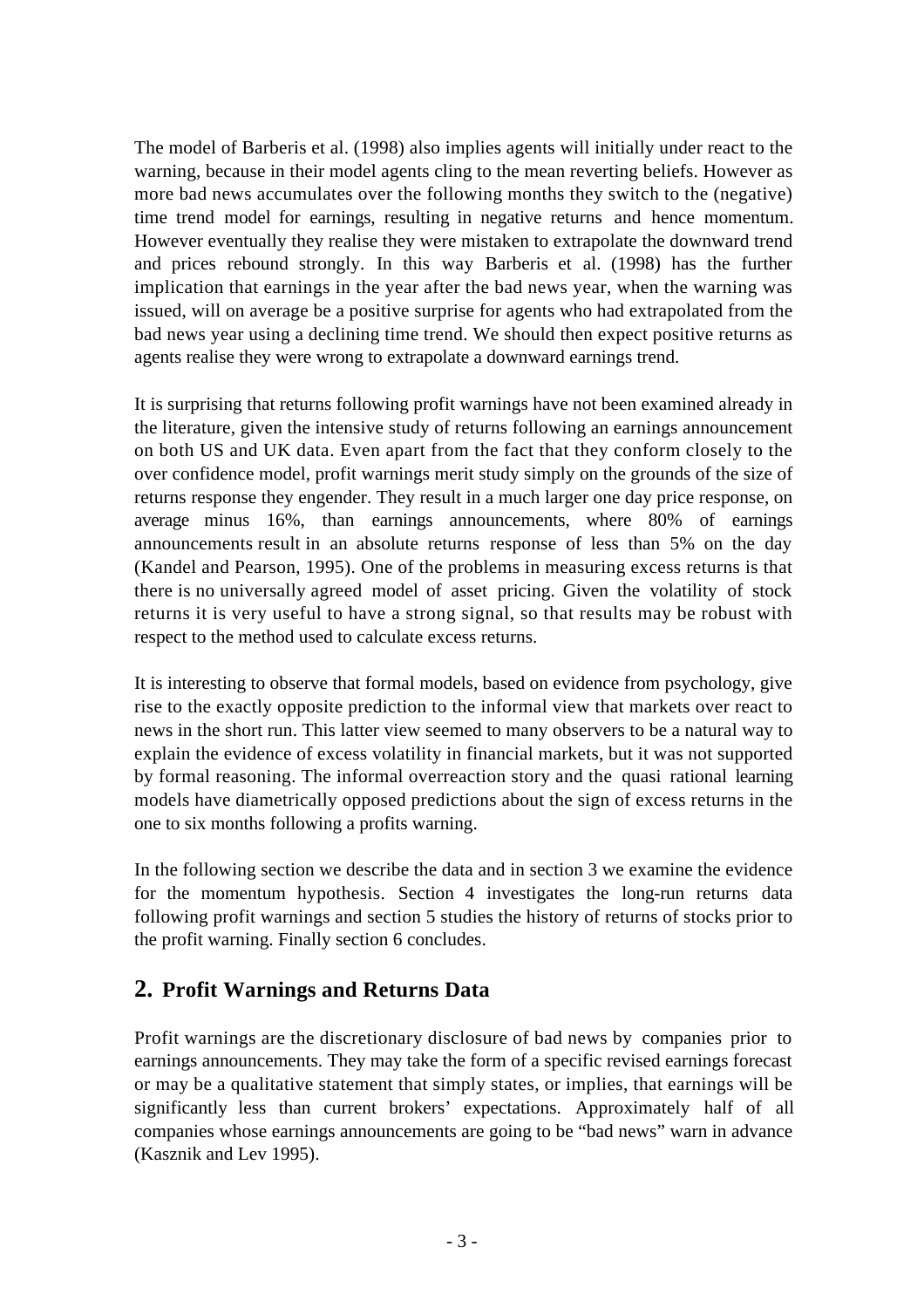Why companies warn is an interesting question which has received considerable attention. It has been argued that investors punish companies for not warning them, lose confidence in management that does not communicate, and that companies who do not communicate news in a timely way could be exposed to legal action, see for example Libby and Tan (1999). However Shin (2001) develops a model of information transmission and obtains the result that companies will not warn. Clearly then there are forces working for and against issuing profit warnings so we should not be surprised that only a subset of firms warn.

The source of data on profit warnings is the news section of Bloomberg database. Companies were identified using the code words "warn" and "UK", to select profit warnings from United Kingdom only. This data is only available since August 1997. This classification produced nearly 2800 news items in the period August  $12<sup>th</sup>$ , 1997 to December 31<sup>st</sup> 1999. This is the latest date we collect profits warning data since we want to be able to trace returns for two years from the date of the warning and at the time of writing we have data on returns up to December  $31<sup>st</sup>$  2001. Fama (1998) suggests that many reported anomalies may be the product of extensive data mining. It therefore may be worth noting that in this paper these two constraints meant that no discretion was possible in the choice of the data set.

We manually inspected the text of each of the statements picked up by the code word search. Many statements turned out to be trading updates which had no specific profit implications, and others merely confirmed current analyst expectations or reported good news. Companies were selected for our sample when we confirmed that the statement was unambiguously bad news. This statement might be either a qualitative statement that the earnings news would be disappointing relative to expectations or a specific revised forecast of earnings. This left 455 companies that unambiguously reported bad news.

Returns data was taken from Datastream. Out of 455 companies which issued negative warnings 450 survived for six full months after the warning. Of those that died within six months, three were reported by Datastream to have been liquidated and two merged or were taken over. In the case of firms which went into liquidation we assumed all shareholder value was lost. In the case of delisting because of merger or takeover we assumed the value of the shareholders funds on the last trading day were invested in the FTSE All Share Index for the remainder of the period after the day of delisting.

Excess returns are calculated in the evidence for momentum as, for example, the difference between the returns on a portfolio which consists of the 10% best performing stocks over the previous three months and a portfolio which consists of the 10% worst performing stocks over the previous three months. This corresponds to the experience of an investor who goes long in the top 10% portfolio and shorts the bottom 10% portfolio. We apply the same principle here, calculating excess returns as the difference between the returns of a stock which has issued a profit warning and the FTSE all share index.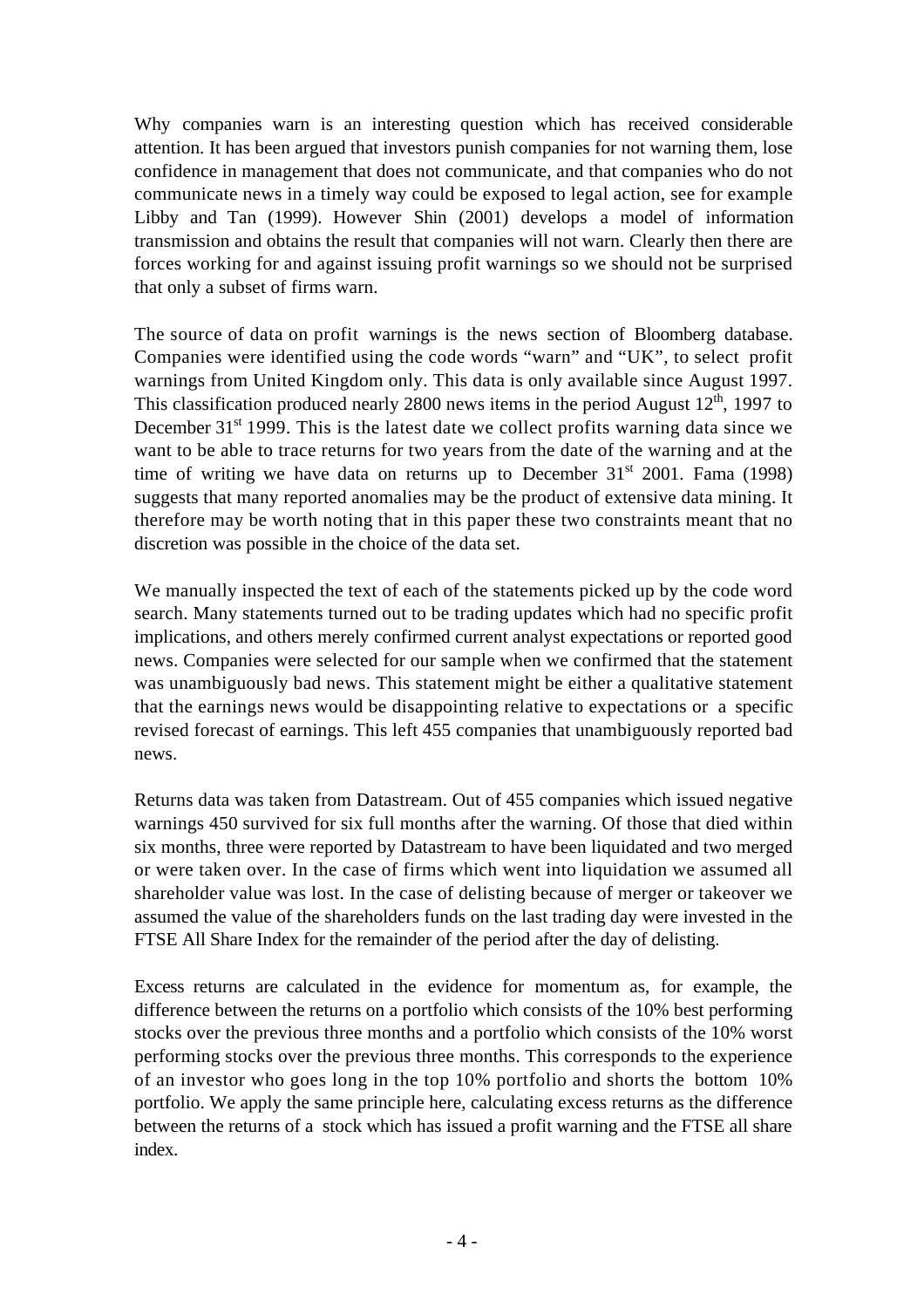$$
ER_{it}=R_{it}-R_{mt}
$$

where  $ER_{it}$  is the excess return of stock *i* on day *t*,  $R_{mt}$  is the return of stock *i* on day *t* and *Rmt* is the return on the FTSE all share index on day *i*.

In principle one would like to adjust excess returns for the difference between the risk of the firms which have issued warnings and the risk of the average firm in the FTSE all share index. However since the seminal paper of Fama and French (1992) has discredited the use of the CAPM model there is no widely agreed model of asset pricing to apply. Fama (1998) observes that use of an incorrect model to adjust returns can lead to substantial biases in measurement of multi-period returns. We observe that companies which have recently issued warnings are surely more risky than the average so that when excess returns are calculated relative to the all share index we can be almost sure of the sign of any measurement error. It will be seen below that this is useful in interpreting the significance of our results.

Multi period returns were obtained by cumulating daily returns from any date  $T<sub>i</sub>$  until :

$$
CER_{i\tau} = \frac{t=\tau}{t=T_1}ER_{it}
$$

Compounding returns would correspond to the actual experience of an investor who bought and held the stocks. However Fama (1998) argues that inferences about long term returns should be based on averages, or sums, of short horizon returns. He argues that compound returns should not be used because they also compound any error in measuring excess returns. This exacerbates any biases in estimates of long run excess returns which result from the use of the wrong model to measure excess returns. We therefore report cumulated returns.

## **3. Evidence of Momentum**

In tables 1 and 2 and figure 1, we see results for market adjusted returns. On the day of the warning the average company loses 16.6% of its value. In the 5 days immediately after the warning there is, on average, no sign of any further price reaction. As explained earlier, subsequent excess returns accrue as the market comes to realise the true situation, to which it initially under reacted. Profit warnings are never issued within days of the final results and we should not be surprised that there is no further information within days of the warning.

The results are a significant rejection of the hypothesis that markets over react in the short term. Over the next 6 months, a window that will normally include the actual earnings announcement, cumulated average excess returns are –3.9% with a 't' statistic for a test of the null hypothesis that excess returns are zero equal to  $-1.75$  (Table 1). Excess returns of almost 8% per annum are on the same scale as some of the larger anomalies surveyed in Fama (1998). Although this is of marginal statistical significance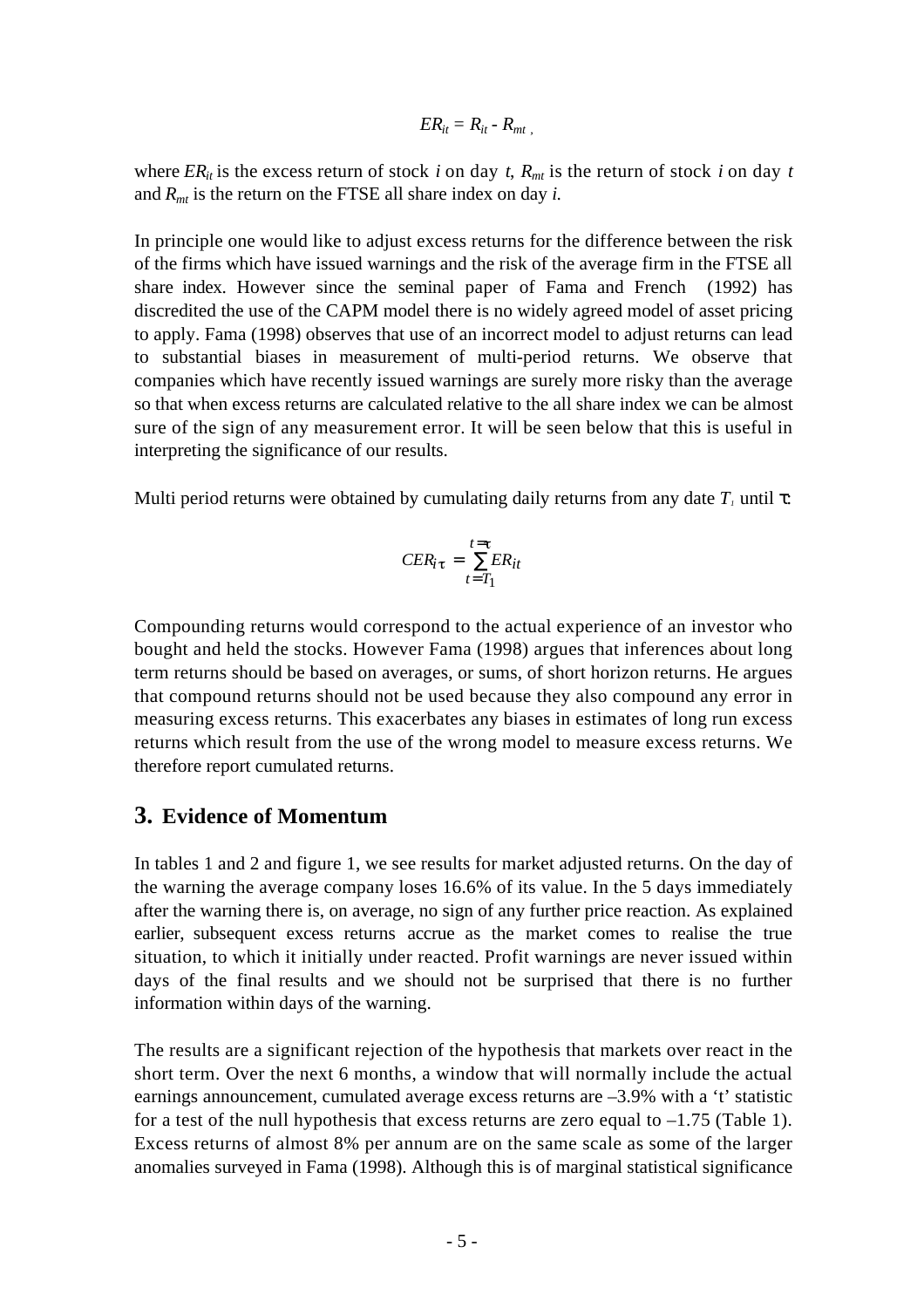note that in calculating excess returns relative to the all share index we are implicitly assuming that expected returns, and hence risk, for these stocks which have issued profit warnings is the same as for the average in the market. However companies which have issued profit warnings are almost surely more risky than the average. For example their gearing will certainly have increased so the sensitivity of equity returns to new information about shocks to earnings will have increased. Thus we would argue that the benchmark expected return will be greater than our measure. This implies that the excess returns of firms which have issued profits warnings will be even more negative than we calculated above.

| Table 1<br><b>Excess Returns, "Market Adjusted"</b>    |   |  |  |   |                                              |       |  |
|--------------------------------------------------------|---|--|--|---|----------------------------------------------|-------|--|
|                                                        |   |  |  |   |                                              |       |  |
| Day                                                    | 0 |  |  | 3 |                                              |       |  |
| Excess Return -16.65% -0.14% 0.10% -0.04% -0.09% 0.09% |   |  |  |   |                                              |       |  |
| <b>St. Deviation</b>                                   |   |  |  |   | 13.54% 7.24% 4.30% 3.77% 3.41% 4.41%         |       |  |
| <b>T</b> Stat                                          |   |  |  |   | $-26.233$ $-0.403$ $0.478$ $-0.252$ $-0.532$ | 0.450 |  |

*t = 0 , day of the profit warning*  $H_0$ : Excess return in day  $t \ll 6$  from 0

#### *Table 2* **Cumulated Excess Returns, "Market Adjusted"**

|                      | $-6$ Months   1 Month   3 Months   6 Months |          |          |          |
|----------------------|---------------------------------------------|----------|----------|----------|
| <b>Mean CERt</b>     | $-23.1%$                                    | $-0.4\%$ | $-1.0%$  | $-3.9%$  |
| <b>St. Deviation</b> | 56.6%                                       | 17.8%    | 31.2%    | 48.0%    |
| T Stat.              | $-8.711$                                    | $-0.498$ | $-0.653$ | $-1.745$ |

| $-6$ Months: | From $t_1$ =-130 to $t_2$ =-1 trading days |
|--------------|--------------------------------------------|
| 1 Month:     | From $t_1 = 1$ to $t_2 = 22$ trading days  |
| 3 Months:    | From $t_1 = 1$ to $t_2 = 65$ trading days  |
| 6 Months:    | From $t_1$ = 1 to $t_2$ = 130 trading days |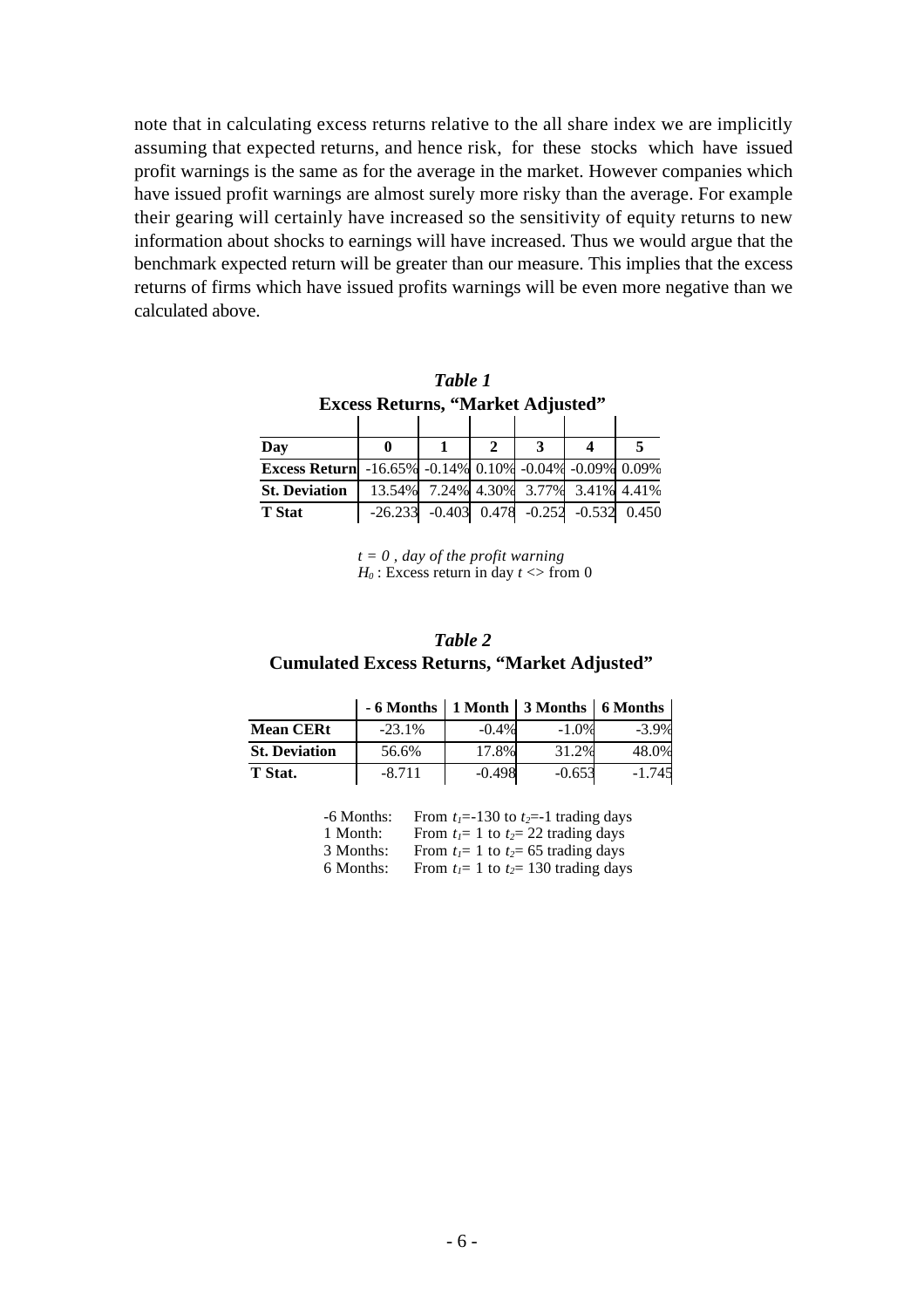*Figure 1 Average Cumulated Excess Return* from *t = -5* to *t = 130*



#### **4. Evidence of long run returns reversal**

In the six to twelve months after the warning, by which time the typical firm will have made its earnings announcement, stock prices drift, with small positive returns. However it is after approximately a year, 260 trading days, that the striking return reversal predicted by the Barberis et al. model is observed. This is approximately the time the reversal might be expected under their model, since 12 months after the warning takes the market to the point where signals about the subsequent full year's earnings might be expected to start to arrive. The market comes to realise that, for the typical stock, last year's fall in earnings should not have been extrapolated, and hence positive returns follow. Over the 12-24 months after the warning cumulated daily excess returns are approximately 23% relative to the market (Figure 2 and table 3). Of course compounding daily returns to obtain the buy and hold excess return of an investor yields an even larger percentage figure. We have argued above that these companies are surely more risky and therefore the excess returns calculated here are overestimated. However it seems implausible that risk adjustment can explain such large excess returns.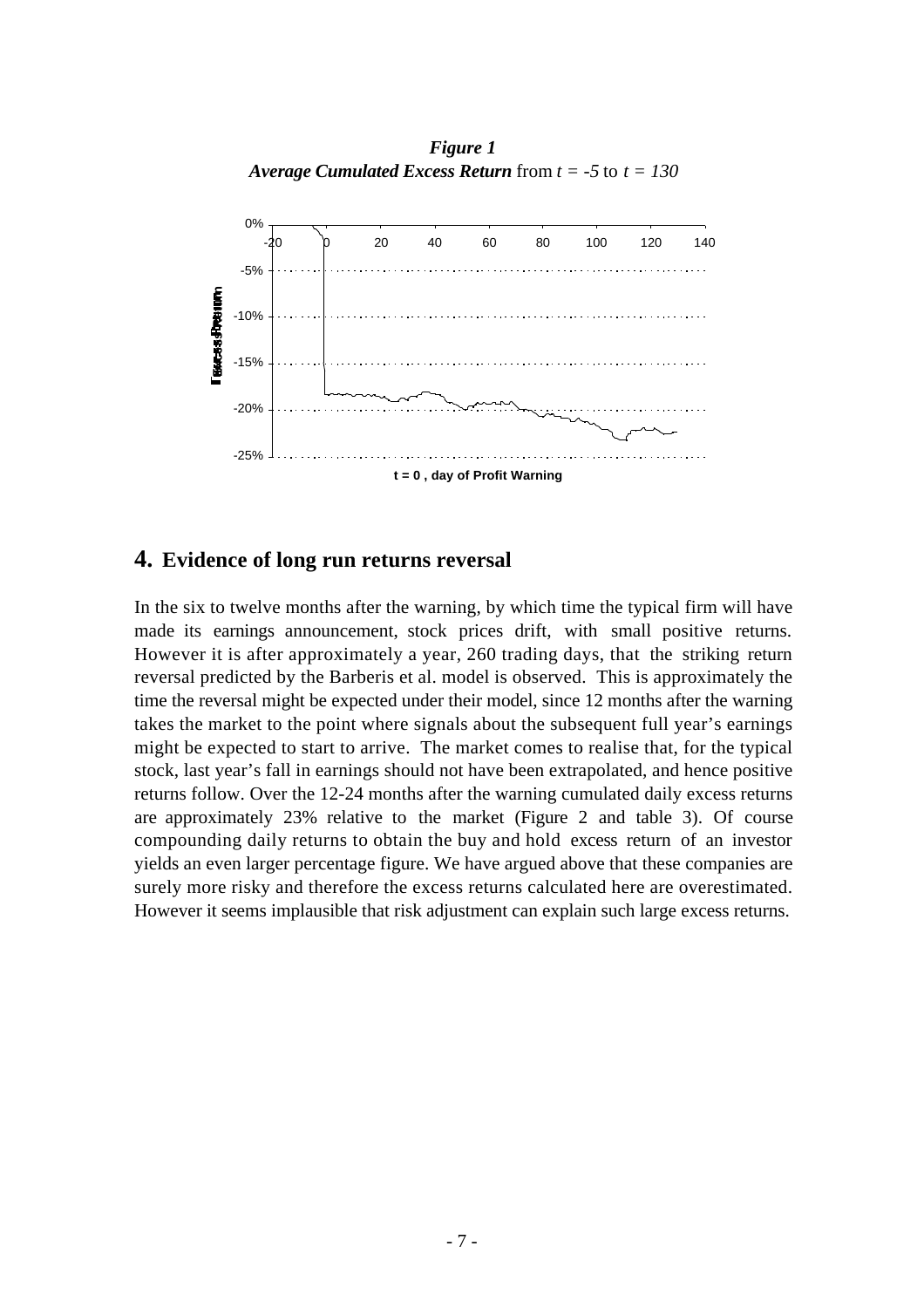*Figure 2 Average Cumulated Excess Return* from *t = -5* to *t = 520*



*Table 3* **Cumulated Excess Returns, "Market Adjusted"**

|                      | 1 Year   | 2 Years | $6M - 2$ years | $1 - 2$ vears |
|----------------------|----------|---------|----------------|---------------|
| <b>Mean CERt</b>     | $-0.7\%$ | 21.4%   | 25.7%          | 22.4%         |
| <b>St. Deviation</b> | 67.4%    | 114.1%  | 112.0%         | 103.4%        |
| T Stat.              | $-0.216$ | 4.001   | 4.889          | 4.625         |

1 Year: From  $t_1 = 1$  to  $t_2 = 260$  trading days 2 Years: From  $t_1 = 1$  to  $t_2 = 520$  trading days 6 M – 2 Years: From  $t_1$ = 130 to  $t_2$ = 260 trading days 1 – 2 Years: From  $t_1 = 260$  to  $t_2 = 520$  trading days

## **5. Returns Prior to Profit Warnings**

In Figure 3 we trace returns in the months before a warning. In terms of a "life cycle" of stock pricing it may be of interest to look at how far ahead the market started to get an indication of a bad earnings result to come. This looks like approximately two years before the warning. It is also interesting to see how much on average companies' stock prices fell since that time. The average daily rate over 650 days before the warning to one day before is –0.08%. Compounding this gives a loss in value for the average company of 41% until one day before the warning. By the time, companies reach their low point six months after the warning they have lost on average 51% of their value since two years before the warning.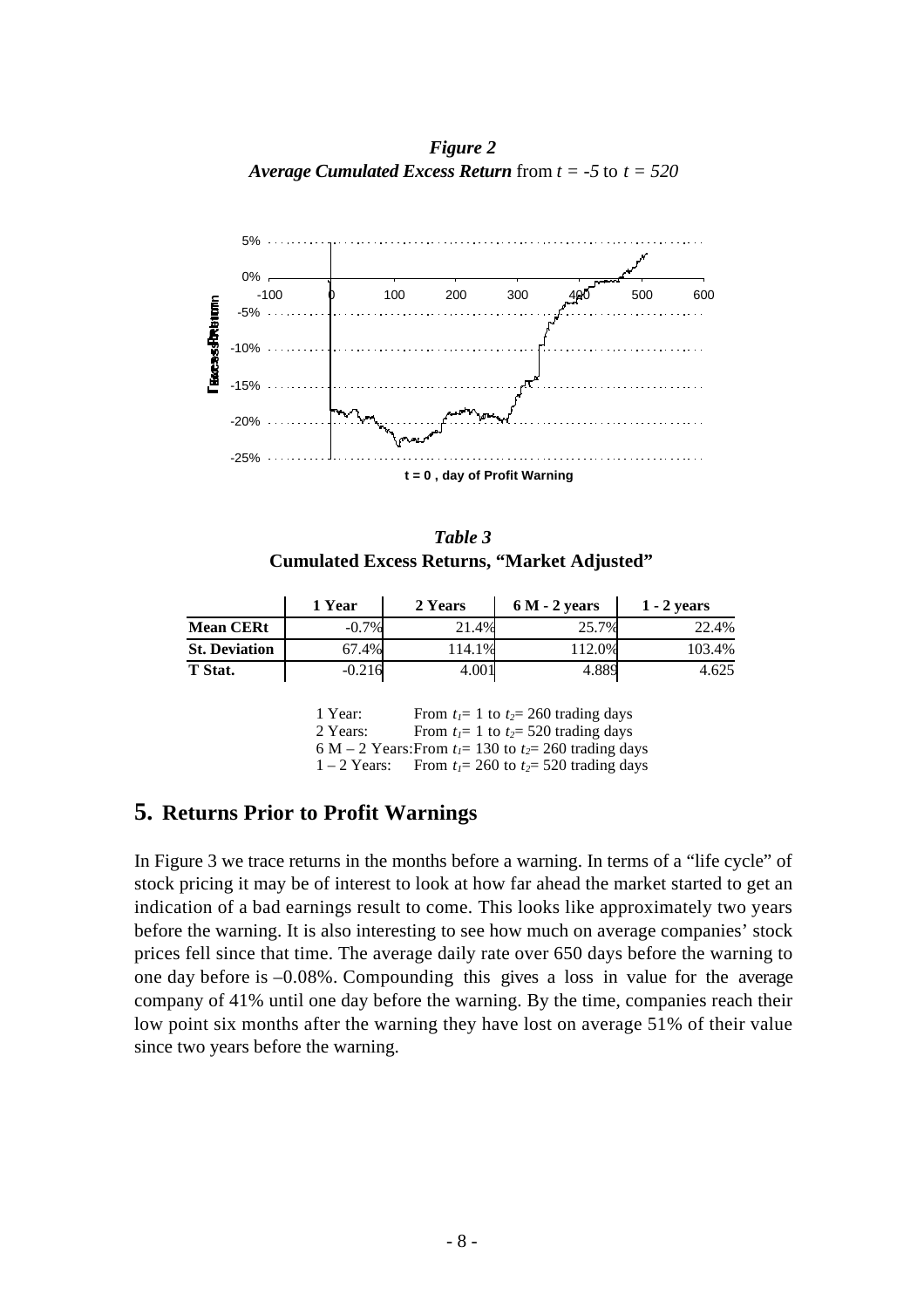*Figure 3 Average Cumulated Excess Return* from *t = -650* to *t = 50*



Although these results relating to returns prior to warnings may be of interest as descriptive statistics they cannot in principle offer evidence for or against the efficient markets hypothesis. Whilst the pattern in these returns is certainly consistent with momentum it is also entirely consistent with a rational expectations model of learning with noisy private signals about future earnings. We have conditioned the selection of this sample on the retrospective criterion that the firms finally delivered a bad earnings outcome (they never warn unless the outcome is actually bad). On this rational expectations interpretation there should be a universe of companies which also received "bad " signals and hence experienced negative returns of a cumulative –53% relative to the market, but subsequently turned out not to have a bad earnings realisation, so that their returns bounced back.

Although markets had been gradually learning that it was increasingly likely that these companies would deliver a bad earnings outcome there is evidence of insider trading in the two days immediately before the warning (see table 4). On average stocks lose approximately 0.3% percent of their value in each of the two days before the warning, against average daily returns of –0.18% over the previous six months. These are statistically significantly lower returns than daily returns over the previous six months. We can therefore reject the hypothesis that warnings are unanticipated.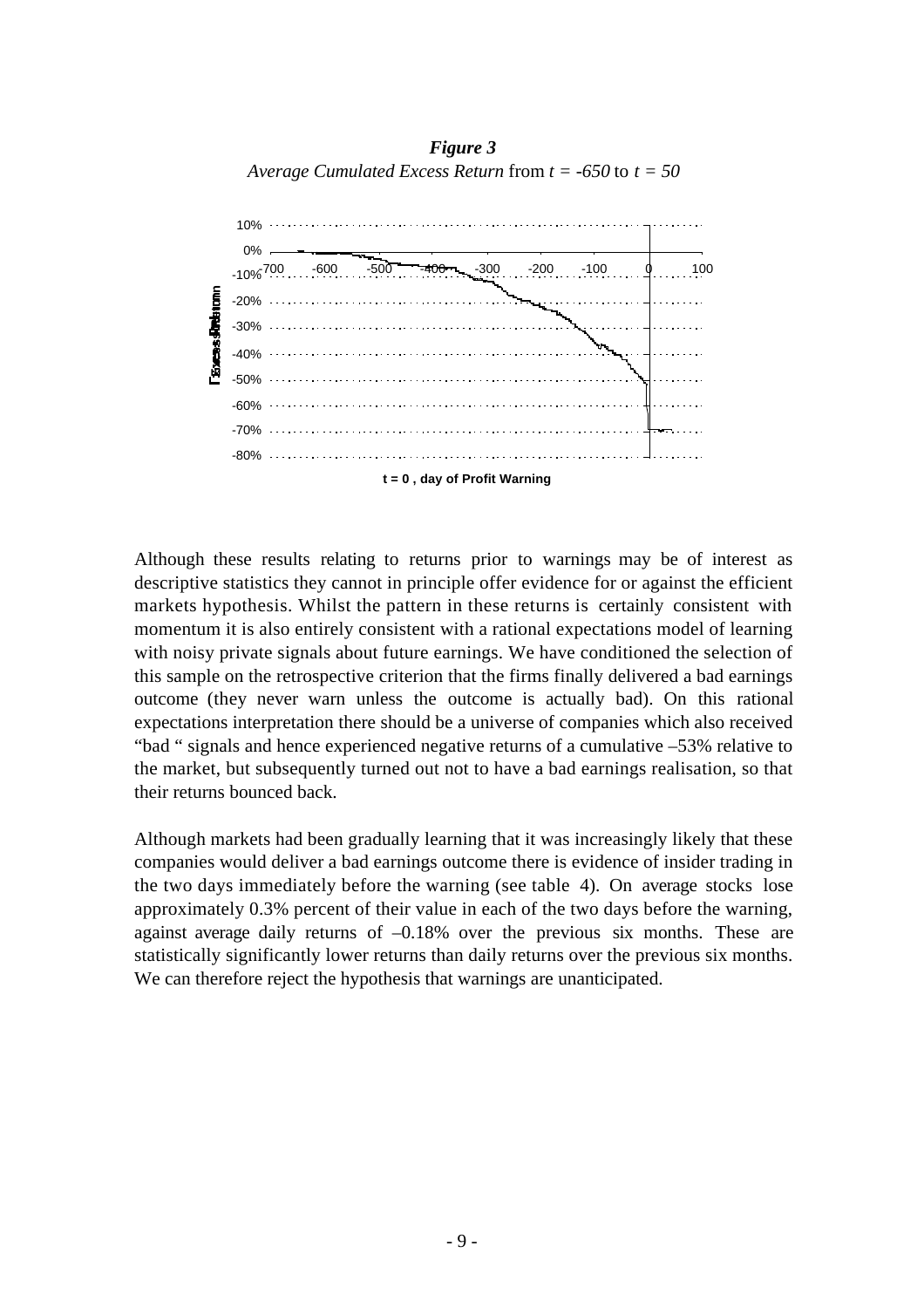#### *Table 4*

#### **Excess Return compared with previous 6 months average daily return, "Market Adjusted"**

| Day                  | $-5$      | -4 | $-3$ | $-2$ | $-1$ |                                                |
|----------------------|-----------|----|------|------|------|------------------------------------------------|
| <b>Excess Return</b> | $-0.08\%$ |    |      |      |      | $-0.10\%$ 0.15% $-0.34\%$ $-0.32\%$ $-16.47\%$ |
| <b>St. Deviation</b> | 2.48%     |    |      |      |      | 3.12% 2.91% 3.39% 3.07% 13.49%                 |
| <b>T</b> Stat        | $-0.710$  |    |      |      |      | $-0.714$ 1.134 $-2.137$ $-2.205$ $-26.049$     |

 $H_0$ : Excess return in day  $t \leq 1$  from the average daily excess return of the six months before the day of warning

#### **6. Conclusions**

Fama (1998) has criticised the behavioural models we have tested here on the grounds that they do well on the anomalies which they were specifically designed to explain. Here we have subjected them to an "out of sample" test on data that was not available when they were developed. Both models imply short term momentum following new public information. This is exactly what we have reported above for the case of profit warnings. We also found strong evidence of long term reversals, following warnings, over the horizon which one would expect from the model of Barberis et al. Surveying the evidence on anomalies, Fama (1998) argued that all are fragile with respect to the method used to calculate excess returns. To this one could add that the size of many anomalies is such that, once a realistic value for transactions costs is allowed, the anomaly cannot be profitably exploited. We would argue that the scale of the evidence on returns reported in this paper is robust evidence against the efficient markets model in general and consistent with specific alternatives proposed in behavioural finance.

#### **References**

Barberis, Nicholas, Andrei Shliefer, and Robert Vishny, 1998, "A model of Investor Sentiment", Journal of Financial Economics, 49, 307-343.

Berk, J.B., 1995, "A critique of size-related anomalies", Review of financial studies, Spring, Vol.8, No.2, pp.275- 286

Daniel, Kent, David Hirshliefer, and Avanidhar Subrahmanyam, 1998, "Investor Psychology and Security Market Overreactions," Journal of Finance, 58, 1839-1885.

DeBondt, Werner and Richard Thaler, 1985, " Does the Stock Market Overreact?" Journal of Finance, 40, 793-805".

Fama, Eugene F., 1998, "Market Efficiency, Long Term Returns, and Behavioural Finance," Journal of Financial Economics, 49, 283-306.